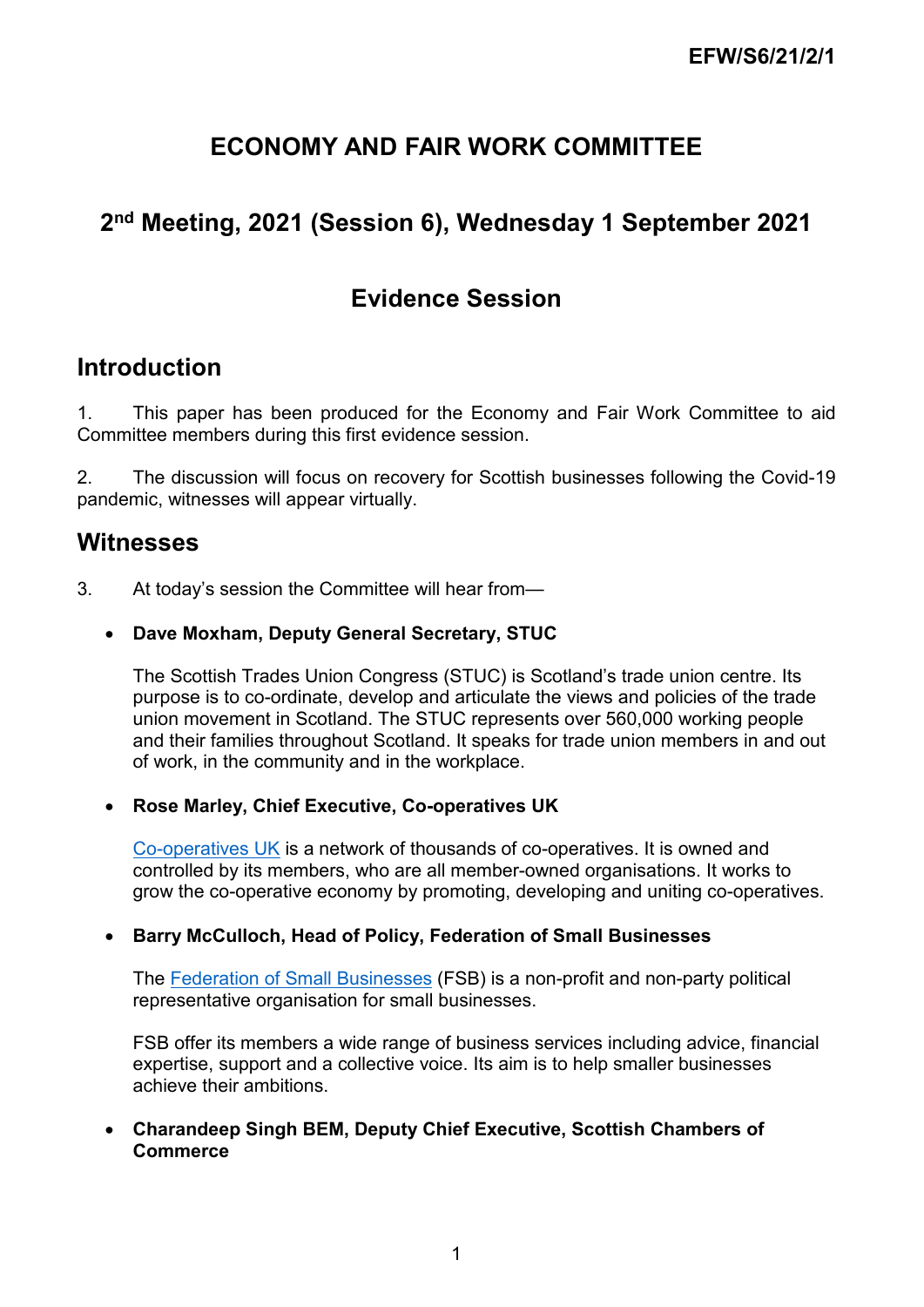The [Scottish Chambers of Commerce](https://www.scottishchambers.org.uk/) (SCC) is the umbrella organisation for the 30 local Chambers of Commerce in Scotland. The SCC has more than 12,500 member companies, covering around 50% of all private sector jobs in Scotland.

The SCC's aim is to promote and protect the interests of its member companies.

## • **Carolyn Currie, Chief Executive, Women's Enterprise Scotland**

[Women's Enterprise Scotland](https://www.wescotland.co.uk/) (WES) is a research-led, not-for-profit Community Interest Company which champions women-led and women-owned businesses. It was established in 2011 to create a voice for women-owned businesses in Scotland and to promote policy and best practice which enables women to successfully start and grow their own businesses.

4. Some of the organisations attending provided a written submission ahead of the evidence session, these can be found at Annexe A.

## **Aim of evidence session**

- 5. The aim of the evidence session is to—
	- consider what policies are needed to promote economic recovery; and
	- inform the Committee's input to the Scottish Government's budget for 2022-23.

**Clerk to the Committee 27 August 2021**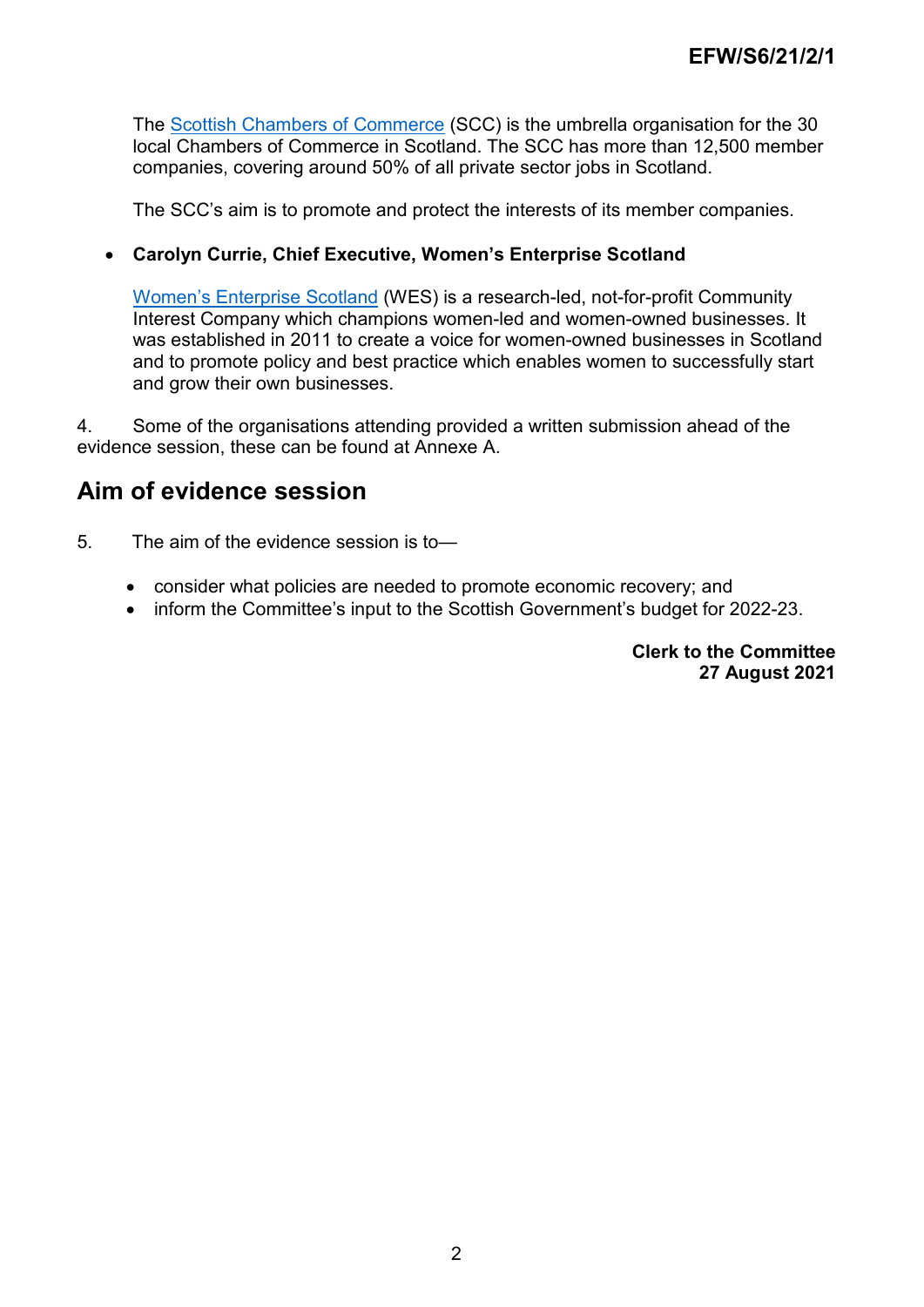## **EFW/S6/21/2/1**

**Annexe A**

## **Written submission from Women's Enterprise Scotland**

## **Background**

There is a lack of gender-disaggregated data on women's business activity in Scotland, restricting insight on areas of good practice, areas of need and areas of economic opportunity. This submission cites the data available to provide a level of insight on women's business ownership. Available data can vary across self-employment; womenowned businesses generally and women-owned employer businesses. Measurement is one of the five core themes of the Women in Enterprise Strategic Framework and Action Plan, co-developed by Women's Enterprise Scotland (WES) and the Scottish Government in 2014 and refreshed in 2017.

Women are the **majority of the newly self-employed** and the increase in the number of women in the UK becoming self-employed is unprecedented. Historically, women have made up just over a quarter of the self-employed, but since the 2008 downturn 58% of the newly self-employed have been female. For a growing proportion of women, selfemployment does not appear to be a "choice", but a necessity driven by factors such as public sector job losses, the uprating of the female retirement age, or a need to accommodate caring responsibilities<sup>[1](#page-2-0)</sup>. One fifth (21%) of women said that they entered selfemployment because of a **lack of other employment opportunities[2](#page-2-1)**.

## **Current Position**

The numbers of women-led employer businesses in Scotland have **declined** from 20.6% in 2017 to just 14% in 2019[3,](#page-2-2) (the latest data available). The statistic of 14% of women-led employer businesses, is disconnected from the 51% of new women-led business start-ups<sup>4</sup>. More women are starting up in businesses, yet the stock of growth-oriented women-led employer businesses is on a declining trend. This picture may reflect the specific challenges faced by women when starting and growing businesses and a business support system which **lacks mainstream gender-specific support provision**.

#### **Challenges and Support Needs**

Our research (and that of others) consistently points to specific challenges faced by women in Scotland when starting and growing businesses. These challenges include **discrimination** (33%), access to **procurement** (66%), access to **finance** (64%), access to **sales training** (67%) and access to **scale-up support** (63%). A total of 87% said that a **Women's Business Centre** would be useful or a good idea 71% said women only networks were necessary and useful, 36% had used business support services for women

 <sup>1</sup> Here to Stay: Women's self-employment in a (post) austerity era, Women's Budget Group (2015)

<span id="page-2-1"></span><span id="page-2-0"></span><sup>&</sup>lt;sup>2</sup> Women in Self-employment (IPSE[\) https://www.ipse.co.uk/policy/research/women-in-selfemployment/women-in-self](https://www.ipse.co.uk/policy/research/women-in-selfemployment/women-in-self-employment.html)[employment.html](https://www.ipse.co.uk/policy/research/women-in-selfemployment/women-in-self-employment.html)

<span id="page-2-2"></span><sup>&</sup>lt;sup>3</sup> Small Business Survey, Scotland (2019)

[PowerPoint Presentation \(www.gov.scot\)](https://www.gov.scot/binaries/content/documents/govscot/publications/statistics/2020/08/small-business-survey-scotland-2019/documents/sbs-2019-summary-report/sbs-2019-summary-report/govscot%3Adocument/OCEA%2B-%2BBusiness%2BEconomics%2B-%2BSBS%2B2019%2B-%2BSummary%2BReport%2BPP%2B%2528002%2529.pdf)

<span id="page-2-3"></span><sup>&</sup>lt;sup>4</sup> Business Gateway Annual Report (2019 – 2020) Business-Gateway ANNUAL-REVIEW 2019-2020 v21 Prepared-by-[BIG-Partnership-February-2021.pdf \(bgateway.com\)](https://www.bgateway.com/assets/templates/Business-Gateway_ANNUAL-REVIEW_2019-2020_v21_Prepared-by-BIG-Partnership-February-2021.pdf)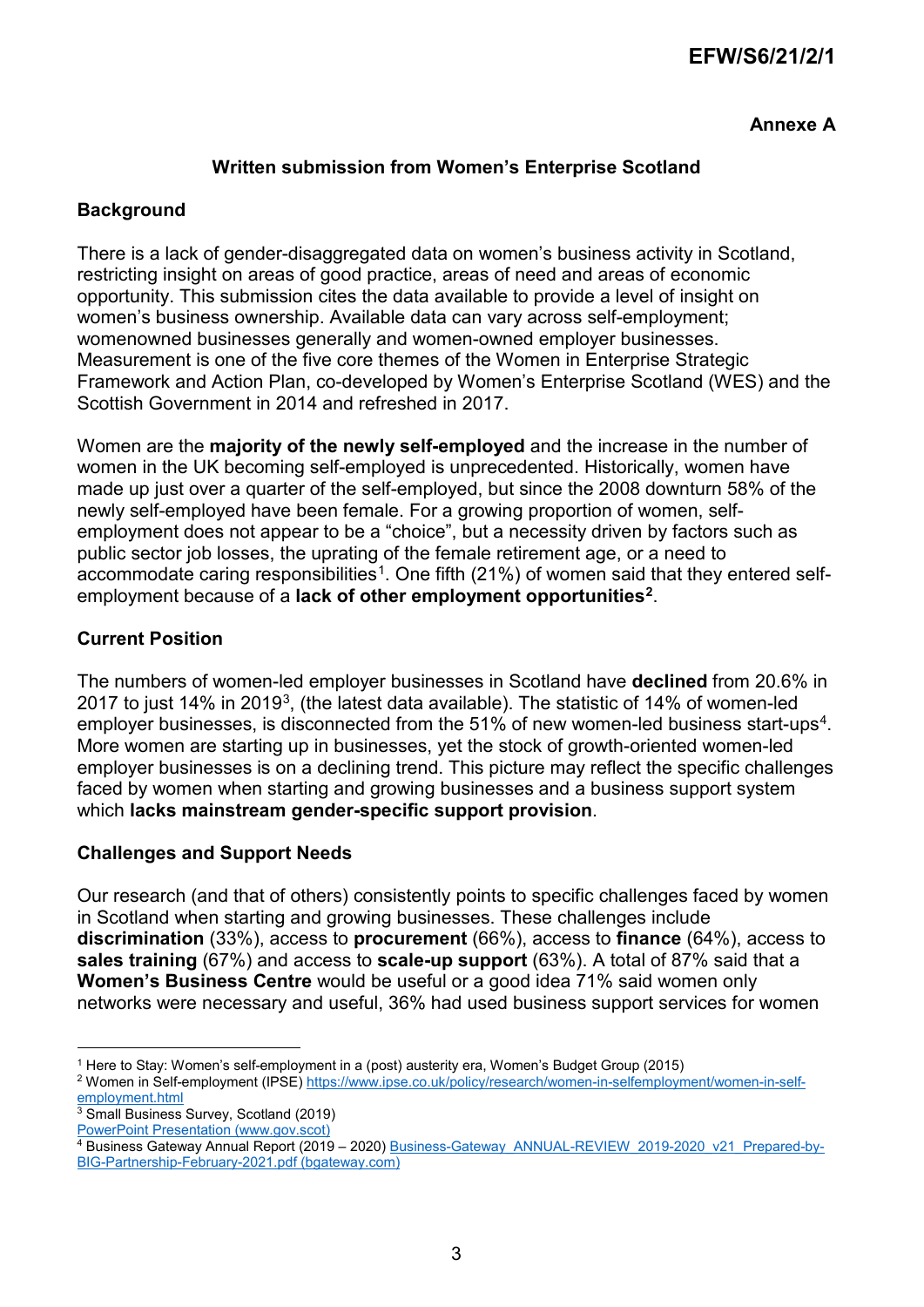and a further 40% would have used women only services **if they had been available to them.**

Research by the British Business Bank found that female founders were receiving just 1p in every £1 of venture capital – or to put it another way, men are receiving 99 times more venture capital then women in the  $UK<sup>5</sup>$  $UK<sup>5</sup>$  $UK<sup>5</sup>$ .

## **Covid-19**

As Covid19 has impacted nations, research in the UK consistently points to women being a group **disproportionately impacted** by the pandemic. Many women run businesses in those sectors which have been hit hard by Covid19 and have faced a **double shift** of work and caring commitments. Seventy-seven per cent have found it stressful managing a business during the crisis compared to 55% of men and women owners are 17% more likely to struggle to balance a business with family life<sup>[6](#page-3-1)</sup>.

Much of the Covid-19 business grant support has been linked to property and rateable value. Many women operate from home or from a mobile base and have been unable to access the support on offer. Other grant funding – for example linked to perceived business growth opportunities – is founded on structural economic approaches which do not align to women-owned businesses. Little data is available on grant funded support received by women, but that which has been published shows serious inequalities. For example, the Diversity Report from the British Business Bank found that of the £236m UK Futures Fund, just 1.3% of the fund was received by all-female founder teams. The pandemic is hitting women-owned businesses hard and exacerbating the existing gaps in women's enterprise support. Already the numbers of employer women-owned businesses are declining significantly. Additional targeted support has been made available to other societal groups such as young people, yet no additional targeted support has been made available to women to date

If, as happened following the financial crisis in 2008, we see an increase in women starting up businesses and becoming self-employed due to the pandemic impacts in the labour market, we risk pouring more women into a business support system which is not working for women. As more women start-up businesses, more women are at risk of falling straight through the gaps in support – potentially leading to a continuation of the **low and declining** stock levels of women-owned employer businesses. Wholly at odds with an **inclusive growth** economic strategy when women are 51% of the population in Scotland<sup>[7](#page-3-2)</sup> and leaving **billions of pounds** of economic growth potential **untapped**.

#### **The content of a new Scottish Government economic strategy**

Women are facing into a perfect economic storm, with the **triple impact** of working (and starting up businesses) in sectors hardest hit by the pandemic, having spent increased time meeting caring commitments and being unable to access much of the grant support made available. The case for supporting women's enterprise is primarily an economic one, rather than a moral one. Gender diversity is a driver of **radical innovation** and with low (and

<span id="page-3-0"></span> <sup>5</sup> UK VC and Female Founders Report, British Business Ban[k UK VC & Female Founders report -](https://www.british-business-bank.co.uk/uk-vc-female-founders-report/) British Business Bank [\(british-business-bank.co.uk\)](https://www.british-business-bank.co.uk/uk-vc-female-founders-report/)

<span id="page-3-1"></span> $\frac{6}{6}$  Alison Rose Review of Female Entrepreneurship (2021)

<span id="page-3-2"></span><sup>7</sup> Scotland's Census (2011)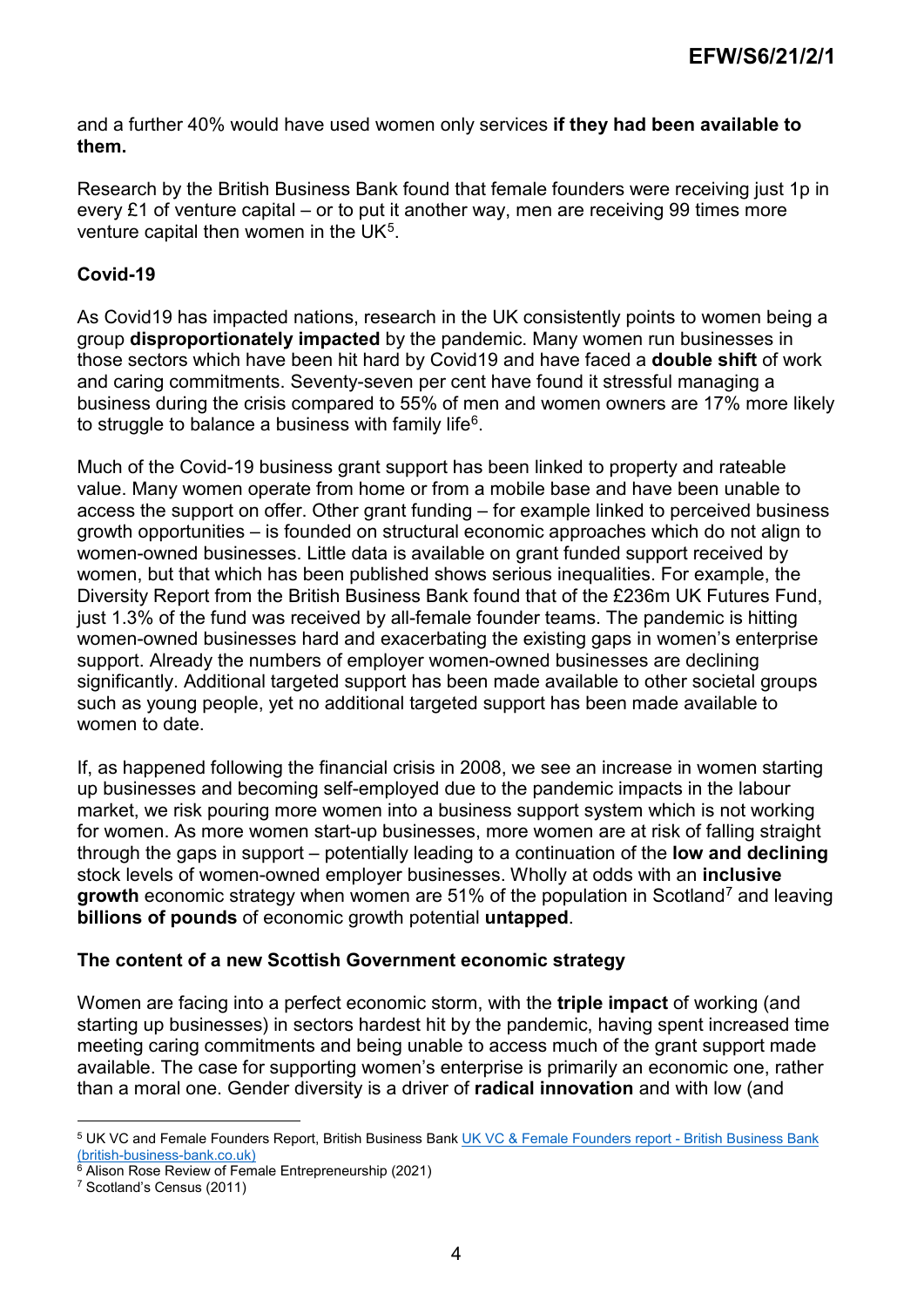potentially declining) percentages of women-owned businesses in the business base, we are restricting our national productivity and competitiveness, leaving billions of pounds in economic potential completely untapped. The Rose Review found that up to **£250 billion** of new value could be added to the UK economy if women started and grew businesses at the same rate as men. Even achieving the growth rates seen in peer economies would add £200 billion to the UK economy.

In Scotland women contribute **£8.8 billion** into the economy **every year** and have created over 230,000 jobs, 1**3% of private sector employment[8](#page-4-0)**. This compares to the Food & Drink sector (£5.3bn); Creative Industries (£4.4bn); Sustainable Tourism (£3.9bn) and Life Sciences  $(E1.5bn)^9$  $(E1.5bn)^9$ . Yet the Scottish Government Women in Enterprise budget remains low at £450,000 per annum.

Inclusive economic growth is a cornerstone of the government economic strategy and gender equality and women's empowerment is stated by the G20 leaders as essential for achieving sustainable and inclusive economic growth<sup>10</sup>. The new Scottish Government economic strategy should include a **specific strategy for women-owned businesses** as a crucial driver of inclusive and sustainable economic growth.

Policies needed to promote economic recovery

While mainstream business start-up support provides many valuable support activities, many do not align to the needs of women. Research identifies areas such as finance where gender-specific support is needed. Women start businesses with lower levels of capitalisation than men and even when starting identical businesses, women's businesses still utilise only one-third of the capital used by men. A lack of capitalisation when starting up can **seriously hamper** longer term growth prospects<sup>11</sup>.

The Women in Enterprise Strategic Framework and Action Plan sets out five crucial areas of action to support women's business growth. These areas are:

- Measurement
- Mentoring and Networking
- Role Modelling
- Growth and Finance
- Gender Aware Support and Best Practice

By leveraging the mainstream business support areas which broadly align to women's needs and targeting gender-specific support at the gap areas, we can **efficiently invest** to boost economic activity and business survival.

It is important to understand the difference between support made available to women as a group and gender-specific support. The former uses existing, **gender-blind support** and delivers that support to women audiences. Gender-specific support is support which uses **expert gendered techniques** in the design of business support for women and business

 <sup>8</sup> Women in Enterprise, the Economic Potential, FSB (2018)

<span id="page-4-1"></span><span id="page-4-0"></span><sup>9</sup> Scottish Government Growth Sectors (2020)

<span id="page-4-2"></span><sup>10</sup> G20 Osaka Leaders' Declaration (2019)

<span id="page-4-3"></span><sup>11</sup> OECD (2018)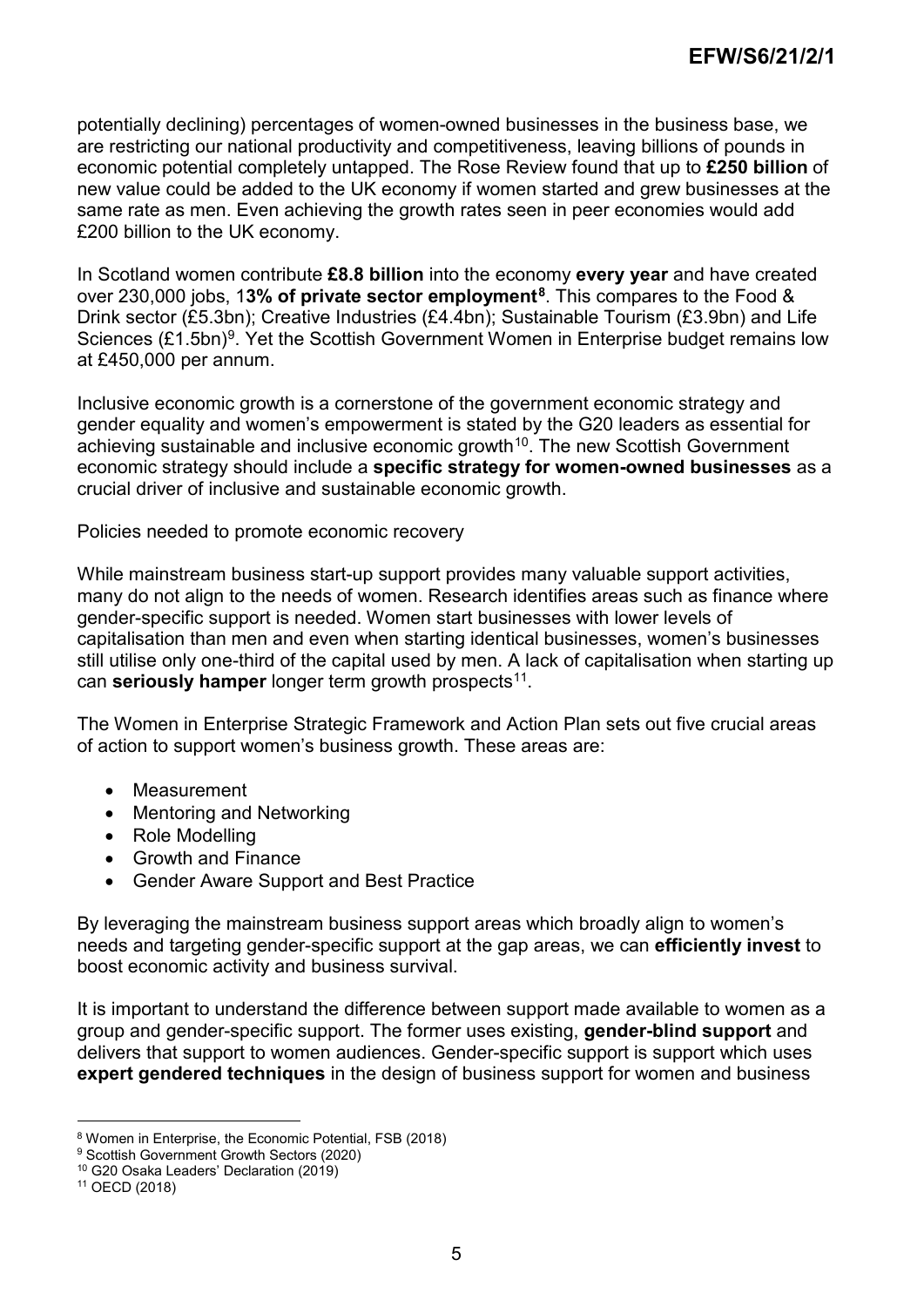support staff, trainers and facilitators **professionally trained and accredited** in the delivery of **gender-aware business support**.

It is also important to engage **expert groups who have lived experience** and represent the communities they serve. Currently there is a lack of equitable partnerships, for example with people of colour, to ensure meaningful inclusion. The current lack of lived experience encodes **bias in design** and results in **decisions made for** communities and **not with communities**. In addition, there can be an expectation that community and enterprise organisations can provide a route to market at no cost, underscoring a **lack of understanding** of successful business and ecosystem operation.

In our 2021 election manifesto, we called for targeted action in five key areas:

- **Enable greater access to finance** (women start their businesses with 53% less capital than men)
- **Enable a more gender aware business support structure across** Scotland (71% of women's businesses in a Scottish survey agreed or strongly agreed that business support services need to be more aware of women's needs)
- **Champion digital inclusion** (only 16% of girls are studying Computing Science at Higher level)
- **Deliver improved data collection** (the gathering, analysis and publication of genderdisaggregated data is fundamental to closing the persistent gender gap in enterprise participation)
- **Advocate for a more gender equal economy** (investing in care would create 2.7 times as many jobs as the same investment in construction)

A **cohesive** approach to women's enterprise in Scotland is required, in particular, investment in a women's business centre strategy. Already we have the digital women's business centre to provide learnings and insights into the provision of gender-specific business support for women in Scotland. While this is a valuable resource in terms of reach across Scotland, as the pandemic restrictions recede, local access to gender-specific support through a physical women's business centre model would boost economic recovery, create more resilient local economies and complement the digital infrastructure already enabled by the digital women's business centre. The rural women's business creation pilot delivered earlier this year in collaboration with the Development Trusts Association Scotland can provide insight and learning.

Establishing **strong relationships** between **enterprise organisations** such as WES, **civil servants** and **enterprise agencies** will be integral to success for any women's enterprise strategy in Scotland. There is an opportunity to improve existing engagement levels and work together to bring about **transformative economic change**.

Gender diversity drives radical step-change innovation, the kind which boosts our national competitiveness. Urgent, **targeted** action is needed to **safeguard women's entrepreneurship**, the gender diversity of the Scottish business **ecosystem and the ecosystem's ability to innovate and drive economic recovery and productivity**. Providing the foundation from which to build back a stronger, more diverse, resilient and innovative economy in Scotland.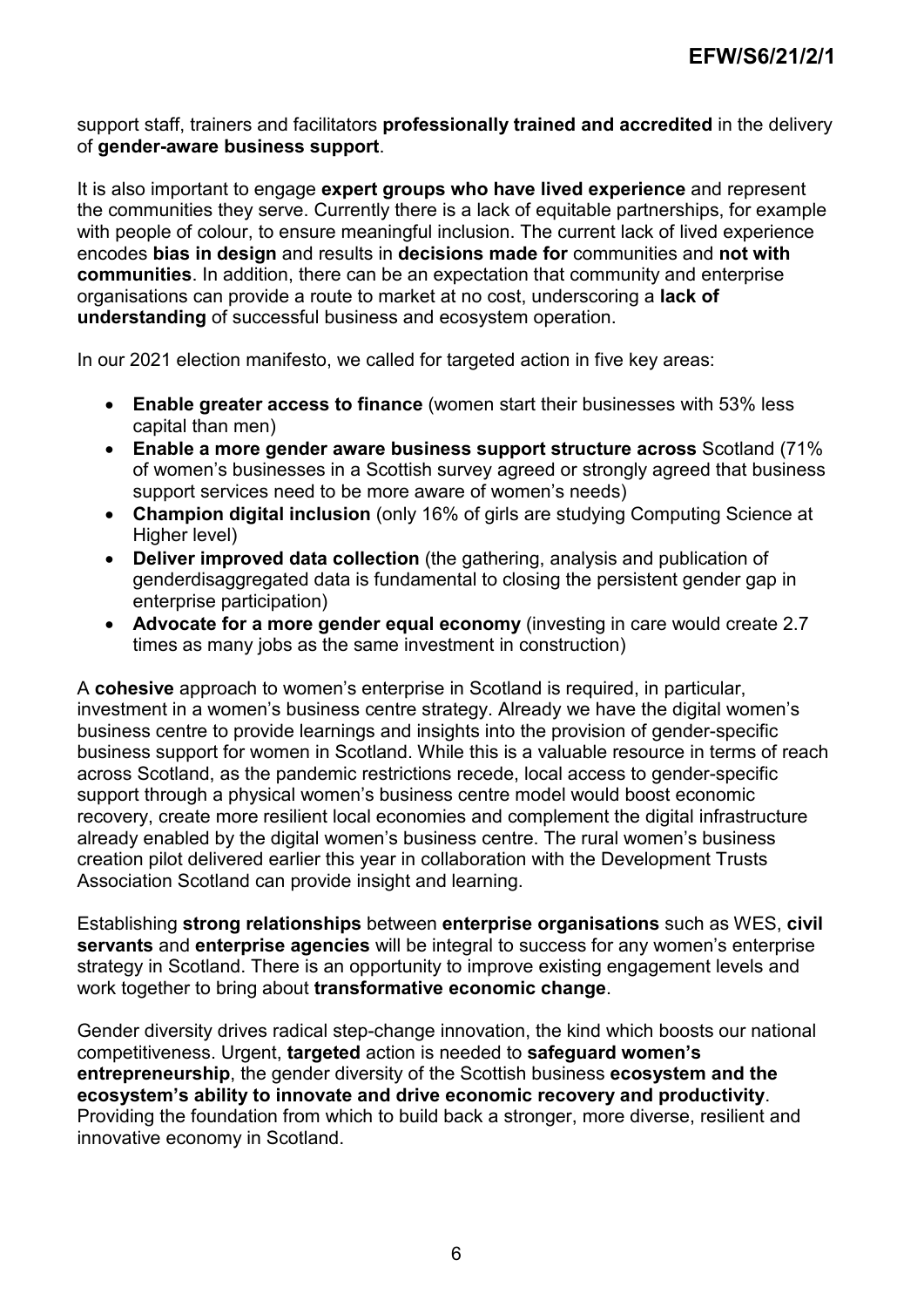An ambitious economic strategy in Scotland must **specifically reflect** the needs of womenowned businesses. As years of progress on equality are now regressing, we are casting aside the **economic potential** of 51% of our population. It is five years on from the refresh of the Women in Enterprise Strategic Framework and Action Plan and our own call for a women's business centre model of support. A glacial pace of change is not delivering inclusive economic growth. Now is the time to provide women business owners in Scotland with the **expert support** they need to successfully start and grow their own businesses and boost the Scottish economy.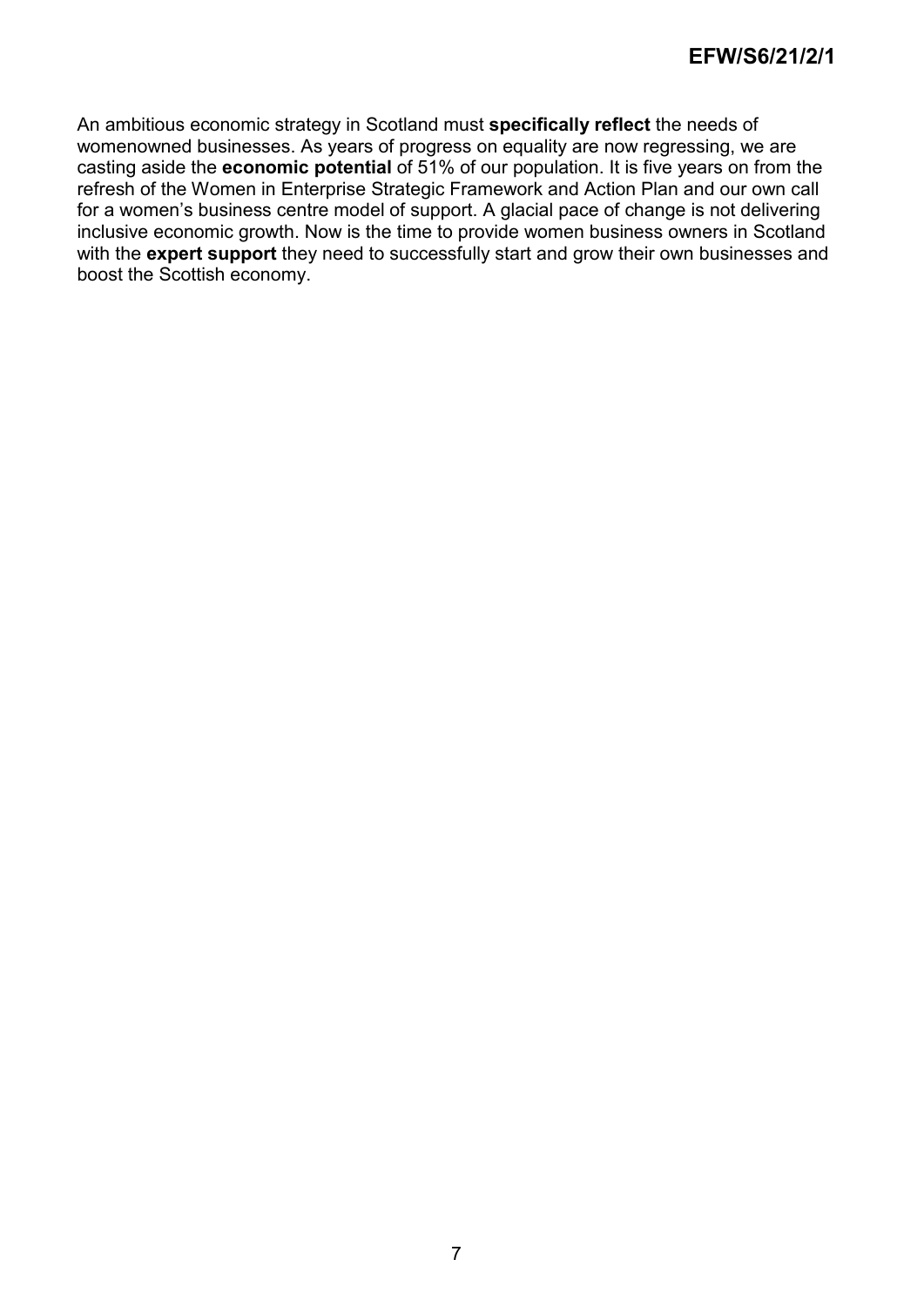#### **Written submission from the Federation of Small Businesses**

#### Introduction

FSB is Scotland's leading business organisation. As experts in business, we offer our members a wide range of vital business services including advice, financial expertise, support and a powerful voice in government. Our mission is to help smaller businesses achieve their ambitions. These micro and small businesses comprise the majority of all enterprises in Scotland (98%), employ around one million people and contribute billions to the economy.

The Coronavirus pandemic has had a disproportionate impact on independent and local businesses, as well as the self-employed. Throughout the crisis we have worked closely with small businesses, local and national government, and other organisations, to get the right information and support for local firms. While the crisis is not yet over, nevertheless there are useful lessons we can learn from the past 18 months; how important our local businesses are to communities, as well as some of the weaknesses in how government and business interact. As we plan for Scotland's economic recovery, we should not lose sight of desirable improvements to policy, processes and systems.

#### **1. Impact of Covid-19 crisis on small businesses**

- 1.1. The effect of the crisis on small businesses has been uneven. Around half of small businesses<sup>[12](#page-7-0)</sup> closed at the peak of the crisis in 2020, with data suggesting this was around 35% during the second wave in January 2021 $13$ . Most businesses are trading now according to recent statistics<sup>[14](#page-7-2)</sup> but many are still far from recovery.
- 1.2 Our polling from January 2021 suggested 64% of small firms reported they were struggling/really struggling. This had fallen to 33% in our most recent poll undertaken in late July 2021.[15](#page-7-3)
- 1.3 Small businesses have accumulated a huge amount of debt around £4bn from 99,792 loans<sup>16</sup>, suggesting over a quarter of Scotland's 356,550 businesses have taken on debt during the crisis. With repayments commencing in summer 2021, around a quarter of small businesses told us they were worried about how they would manage repayments.<sup>[17](#page-7-5)</sup> The impact of this debt on future growth and investment is still unclear.
- 1.4 Despite reopening, many businesses are still concerned about the impact of Covid. Given the focus on new rules in recent months, it is perhaps not surprising that 'concern about future lockdowns' and 'keeping up with rules' are amongst the highest

 <sup>12</sup> See:<https://www.fsb.org.uk/resource-report/finding-our-feet.html>

<span id="page-7-1"></span><span id="page-7-0"></span><sup>13</sup> FSB Scotland survey January 2021 (1209 respondents)

<span id="page-7-2"></span><sup>&</sup>lt;sup>14</sup> See: https://www.gov.scot/collections/business-and-innovation-statistics/<br><sup>15</sup> FSB Scotland survey July 2021 (492 respondents)

<span id="page-7-4"></span><span id="page-7-3"></span><sup>&</sup>lt;sup>16</sup> This comprises both Coronavirus Business Interruption Loan Scheme (CBILS) and Bounceback Loan Scheme (BBLS) loans scheme – with the vast majority from BBLS. [https://www.british-business-bank.co.uk/analysis-of-final-coronavirus](https://www.british-business-bank.co.uk/analysis-of-final-coronavirus-loan-scheme-data-shows-79-3bn-of-loans-to-1-67m-businesses-evenly-distributed-across-whole-of-the-uk/)[loan-scheme-data-shows-79-3bn-of-loans-to-1-67m-businesses-evenly-distributed-across-whole-of-the-uk/](https://www.british-business-bank.co.uk/analysis-of-final-coronavirus-loan-scheme-data-shows-79-3bn-of-loans-to-1-67m-businesses-evenly-distributed-across-whole-of-the-uk/)

<span id="page-7-5"></span> $17$  FSB Scotland survey July 2021 (492 respondents) A further 50% said they were worried about repayment but felt the debt was manageable.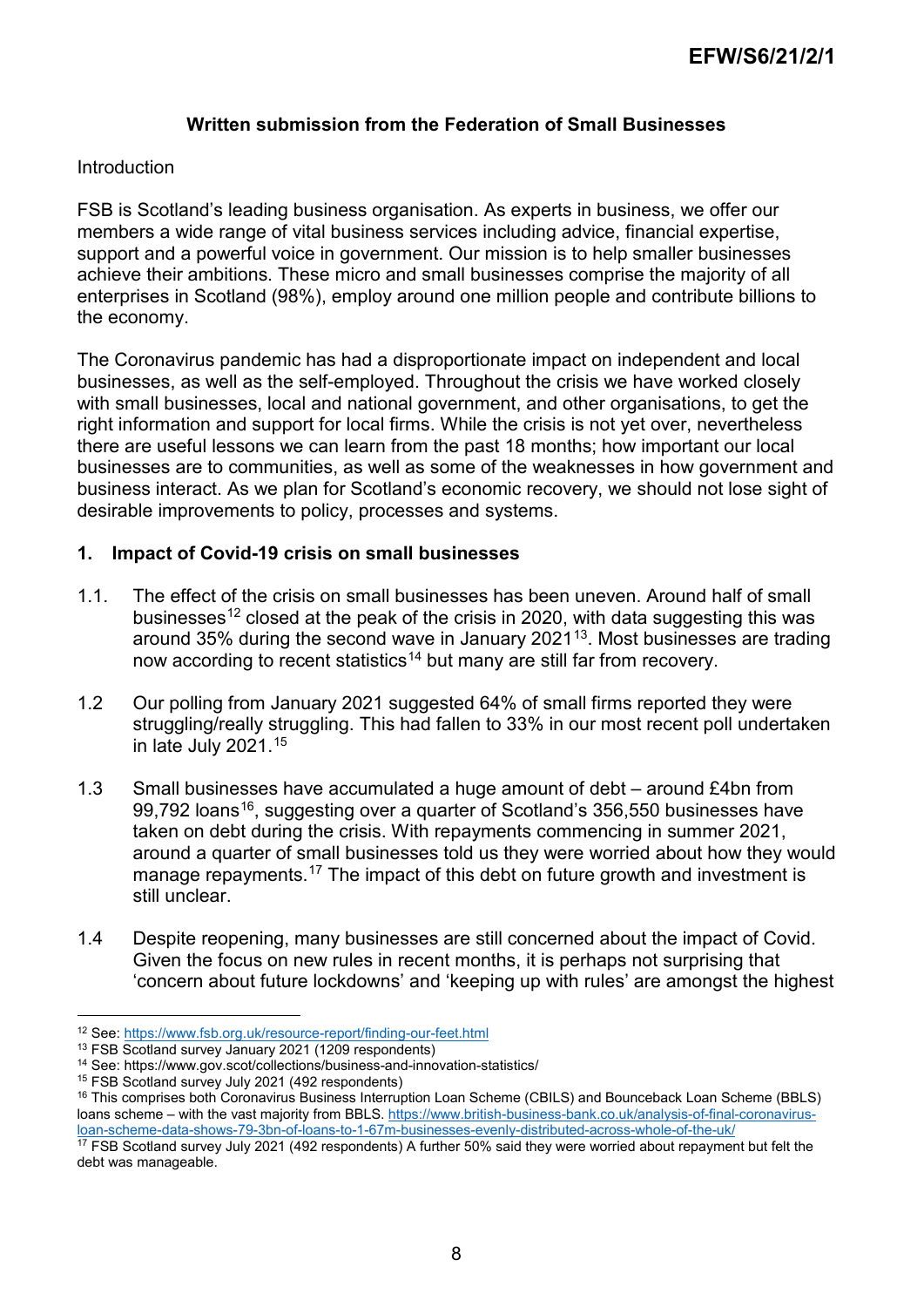concerns of small businesses. Low turnover is also cited as a key concern, possibility linked to the impact on viability created by some Covid business restrictions such as physical distancing (still in place at the time of the survey). A third of employers reported experiencing staff shortages. While concern about their own mental health and wellbeing has decreased since January, this remains a significant worry of small business owners.[18](#page-8-0)

1.5 Nearly 60% of small businesses think the pandemic has made self-employment less attractive.[19](#page-8-1)

## **2. Covid Business Support**

- 2.1 Grants, followed by the furlough scheme, then Bounceback loans, have been the most commonly used forms of business support during the crisis.<sup>[20](#page-8-2)</sup> Other support such as the Self Employed Income Support Scheme, rent deferral, VAT reduction and rates deferrals, has also been used by small businesses. As highlighted above, small businesses in Scotland have taken out £4bn of loans and received around £2.8bn in grants.[21](#page-8-3)
- 2.2. The scale and rapid pace of the development and delivery of this support is unprecedented. In assessing the effectiveness of support offered in Scotland, we believe there are a number of useful lessons to learn. Some key points are set out below but, separately, we will also share with the committee feedback we provided to the Scottish Government in May 2021 about business support during the Covid crisis.
	- o Notwithstanding the extent of support, a number of businesses still found themselves unable to access the variety of schemes (about a fifth of our members according to survey work in November 2020). The most high-profile group excluded were company directors (ineligible for SEISS) but problems were also baked in from the start when linking our initial grant support to the non-domestic rates system; thereby excluding businesses without premises. Businesses in supply chains of affected sectors were also commonly excluded.
	- $\circ$  On a positive note, the Scottish Government was able to 'plug' some gaps in support, initially via PERF and newly-self employed funds but most notably the wide range of sectoral schemes that became available, as well as council-led discretionary schemes. Useful partnerships with sectoral bodies and business representatives were also formed to develop this support.
	- $\circ$  Less positively, we think the design and delivery of support to businesses often felt ad-hoc (notwithstanding the evolving nature of the crisis) and was hampered by our poor data about businesses (particularly the smallest businesses) in Scotland.

 <sup>18</sup> ibid

<span id="page-8-1"></span><span id="page-8-0"></span><sup>19</sup> FSB Scotland Diffley Partnership State of Small Business in Scotland report 202[1 https://www.fsb.org.uk/resources](https://www.fsb.org.uk/resources-page/state-of-small-business.html)[page/state-of-small-business.html](https://www.fsb.org.uk/resources-page/state-of-small-business.html)

<span id="page-8-2"></span> $20$  For the purposes of survey work we did not include rates relief in the list of business support options used during the crisis. Grants refers to the broad range of Covid-related schemes including premises-based grants, as well as sectoral and discretionary schemes.

<span id="page-8-3"></span><sup>21</sup> See:<https://www.gov.scot/publications/coronavirus-covid-19-summary-of-scottish-business-support-funding/>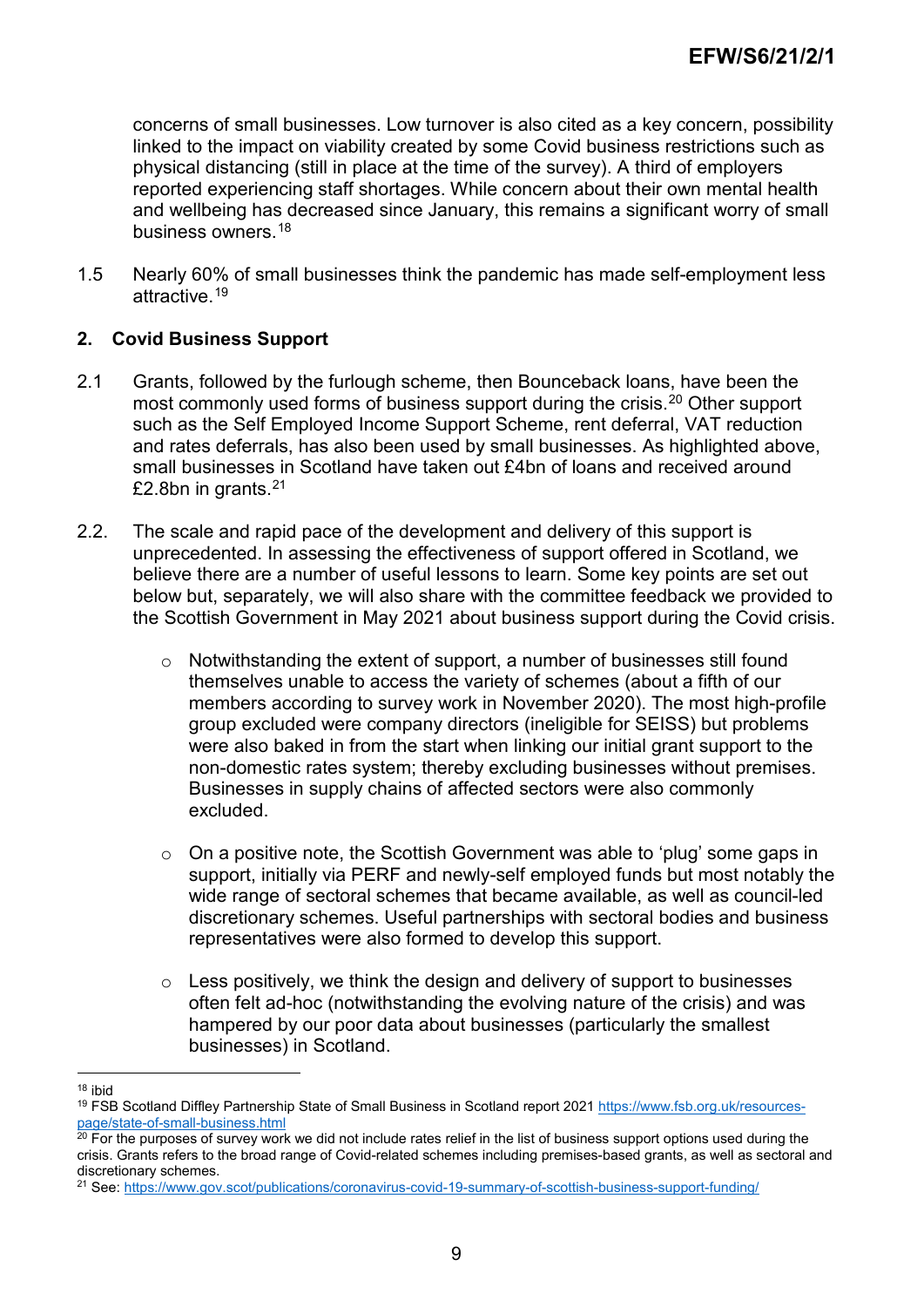- o This was compounded by poor delivery systems in which to transact with businesses, whether through application and payment of grants, or communicating changes in restrictions.
- o We recommended:
	- Improving the data/evidence we use to design policy aimed at (primarily small) businesses.
	- Addressing consistent gaps that arise from poor data e.g. same business characteristics always miss out.
	- **Building better systems to manage government and business** interaction, including push and pull of information and financial transactions.
	- Improving our transparency around spending on support.

## **3. Recovery**

- 3.1 Small businesses are a crucial source of employment across Scotland, providing 44% of all private sector jobs.<sup>[22](#page-9-0)</sup> Evidence also suggests small firms play a critically important role in economic downturns. Previous FSB research highlighted that 9 out of 10 people who re-joined the workforce after the 2008 crash did so by joining a small business or setting one up.  $23$
- 3.2 With small firms responsible for so many jobs, goods and services, across communities they are clearly pivotal to recovery. Indeed, a net zero economy, with fair work at the centre, won't be achieved unless we take small businesses with us. Therefore, we need to think carefully about how to create the best environment to help them play their part in recovery.
- 3.3 To that end, we believe that developing a Small Business Recovery Plan for Scotland would help us look beyond just economic strategy. It would draw together strands of cross-government activity that can help get conditions right for our small businesses – whether those starting out on their own in the aftermath of the crisis, or those running our well-established local firms. This would include action on a number of policy areas relevant to small firms, for example:
	- Helping small firms manage their cashflow by pulling every lever open to government to reduce costs, as well as supporting measures to aid commercial tenants. On this front, FSB strongly supports the Scottish Government's decision to deliver 100% rates relief for the current financial year for heavily impacted sectors. We would ask Ministers to look at carefully phasing out this support in future.
	- Design and deliver skills and employment schemes with small employers in mind, in order to maximise their capacity to create jobs and opportunities.

 <sup>22</sup> See: <u>https://www.gov.scot/publications/businesses-in-scotland-2020/</u>

<span id="page-9-1"></span><span id="page-9-0"></span><sup>&</sup>lt;sup>23</sup> See: [https://www.ippr.org/files/publications/pdf/Small-firms-giant-leaps\\_Apr2014.pdf](https://www.ippr.org/files/publications/pdf/Small-firms-giant-leaps_Apr2014.pdf)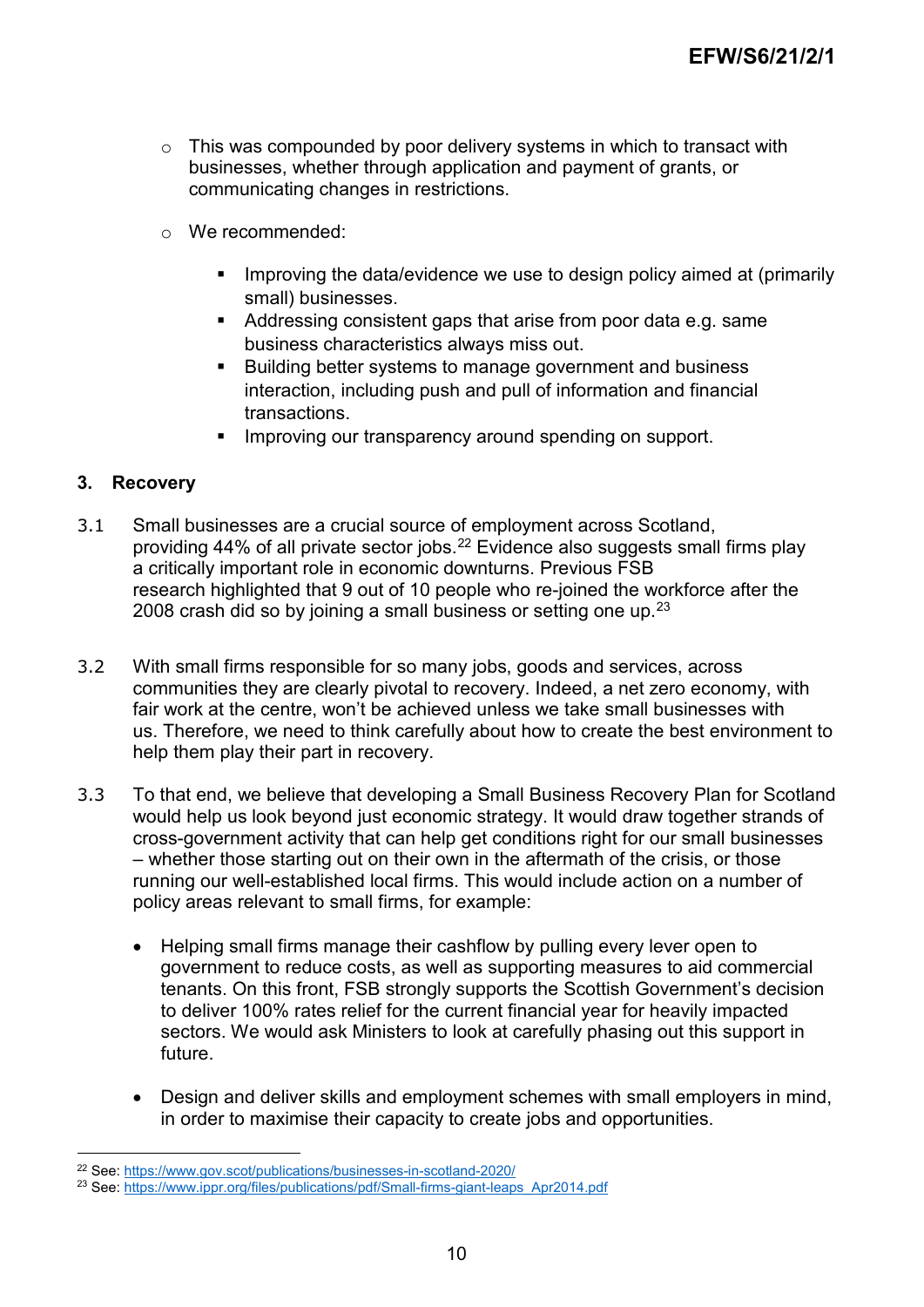- Keeping up momentum to improve digital capacity of small firms as well as improving our digital public services.
- Structuring net zero investment in a way that enables more local firms to create jobs opportunities, for example, smaller contracts.
- Improving how the government works with small businesses by establishing a Small Business Unit (modelled on the US Small Business Administration).
- Exploring how we can help people who work for themselves become more resilient by piloting a collective co-operative insurance scheme.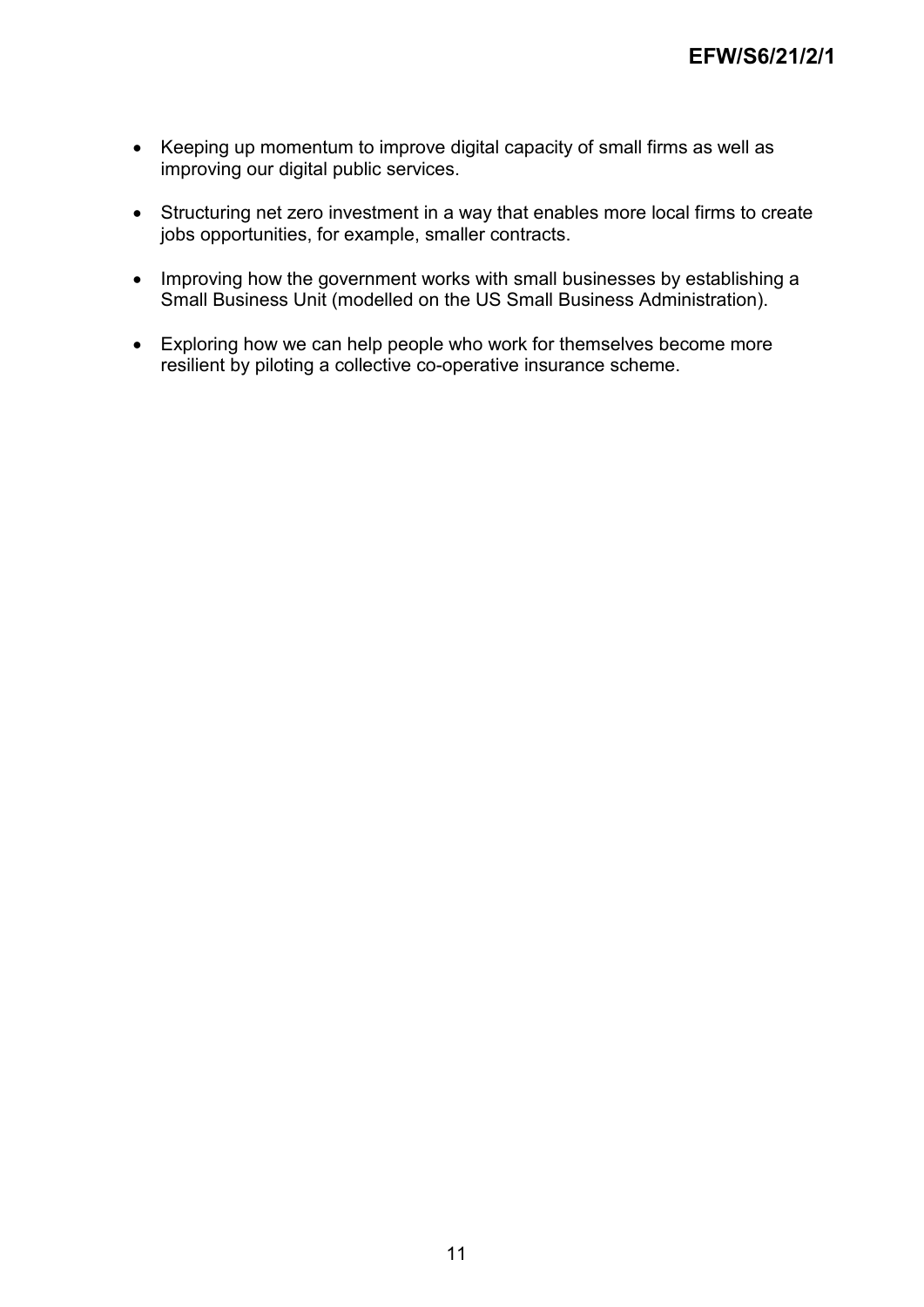### **OCEA Business Support Evaluation Feedback from FSB Scotland May 2021**

This note provides brief feedback on financial support to small businesses in Scotland during the Covid-19 crisis. We are happy to discuss any of these points in more detail.

## **Uptake of Support**

• We have undertaken a number of surveys over the course of the crisis to understand more about the impact on small business. In a survey completed in early 2021 we asked about use of different support schemes:

*Have you received any of the below Government Support? (Feb 21)*

- o Small Business Support Grant of £10k (Spring 2020)– 54%
- o Small Business Support Grant of £25k (Spring 2020)– 11%
- $\circ$  CBILS 12%
- $O$  BBLS 41%
- o JRS– 47%
- o Other Scottish Govt Support 22%
- o Restrictions/closure grants (since Autumn 2020) 19%
- $\circ$  SEISS 18%
- $\circ$  UC for the self employed  $-4\%$
- $\circ$  Other 3%
- $\circ$  None of the above– 10%
- It is difficult to argue that one scheme helped businesses more than others as this may depend on the circumstances of the firm, however the JRS ('furlough scheme'), Bounce Back Loans and premises-based grants had the widest reach. In terms of wider impact on the economy, the furlough scheme has been critical.
- Given the diversity of the small business sector, it is more likely that the overall support package has helped the largest number of small businesses to stay afloat.
- While direct comparisons between surveys are difficult, differences in responses between autumn 2020 and early 2021 might suggest a slight decrease in FSB Scotland members reporting no support. This could be because a number of businesses were able to access funds which came on-stream in early 2021, including the discretionary fund and certain sectoral schemes.

#### **Which businesses excluded from support?**

- In a November 2020 note to the Scottish Government (see annex below) we set out that around a fifth of our members had been unable to access government support and tried to provide further detail on groups affected.
- The most high-profile excluded group comprise directors of limited companies who were unable to access SEISS. We understand the Scottish Government explored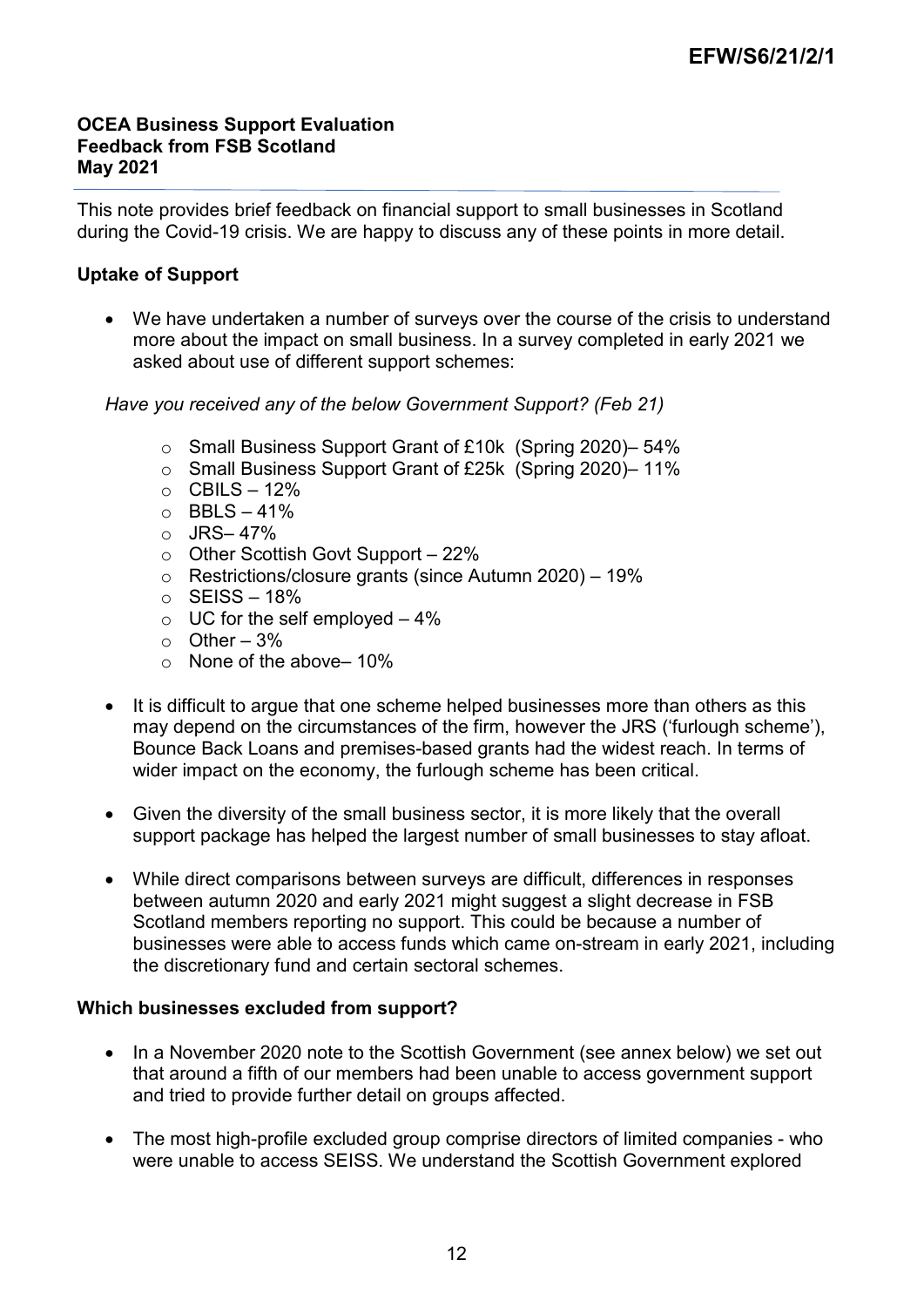whether a support scheme for directors could be introduced (as had been done by the Northern Ireland Government) but this did not proceed.

- Another challenge identified at the outset of the crisis was the Scottish Government's decision to link grant support to the non-domestic rates system. Scottish Government figures have suggested around half of all businesses in Scotland are home-based: therefore, it was clear that a number of firms would fall outwith the scope of this support.
- Lastly, many thousands of smaller businesses found themselves indirectly affected by restrictions – perhaps because they were in a supply chain or were affected by travel bans – and were often missed by support schemes. By late 2020 there were attempts to address this via the discretionary grant scheme run by local authorities and a wide range of sectoral schemes. However, while this help was welcome, it came late in the crisis and was generally a very small amount of financial support.

#### **What went well in relation to Scottish Government support?**

- The Scottish Government was able to 'plug' some gaps in support, initially via PERF and newly-self employed funds but most notably the wide range of sectoral schemes that became available. Some of these funds may have offered a lifeline to businesses ineligible for other support but we are unable (and it may be too early) to draw a conclusion about the impact on small businesses overall.
- Useful partnerships with sectoral bodies and business representatives were formed to develop support.
- Regular dialogue with the main business organisations was helpful.

#### **What went less well with Scottish Government support?**

- We think the design and delivery of support to businesses was hampered by our poor data about businesses (particularly the smallest businesses) in Scotland. In other words, who are our businesses, who runs them, which premises are they based in, which sector do they operate in, what is their capability etc. Lack of other ways to verify who and what businesses were often resulted in a dependence on the nondomestic rates system (as outlined above).
- This was compounded by poor delivery systems in which to transact with businesses, whether through application and payment of grants, or communicating changes in restrictions. This often meant that support was designed from the perspective of what the public sector could deliver, rather than what would work well for the business 'customer'.
- While we recognise that a tremendous amount of effort was put in across the public sector to set up and distribute funding and support to businesses, nevertheless much of this was clunky, prone to error and resource intensive. In the short term, we should evaluate this aspect of business support in more detail, with a view to longer term resourcing of better (digital) systems to hold data and transact with businesses.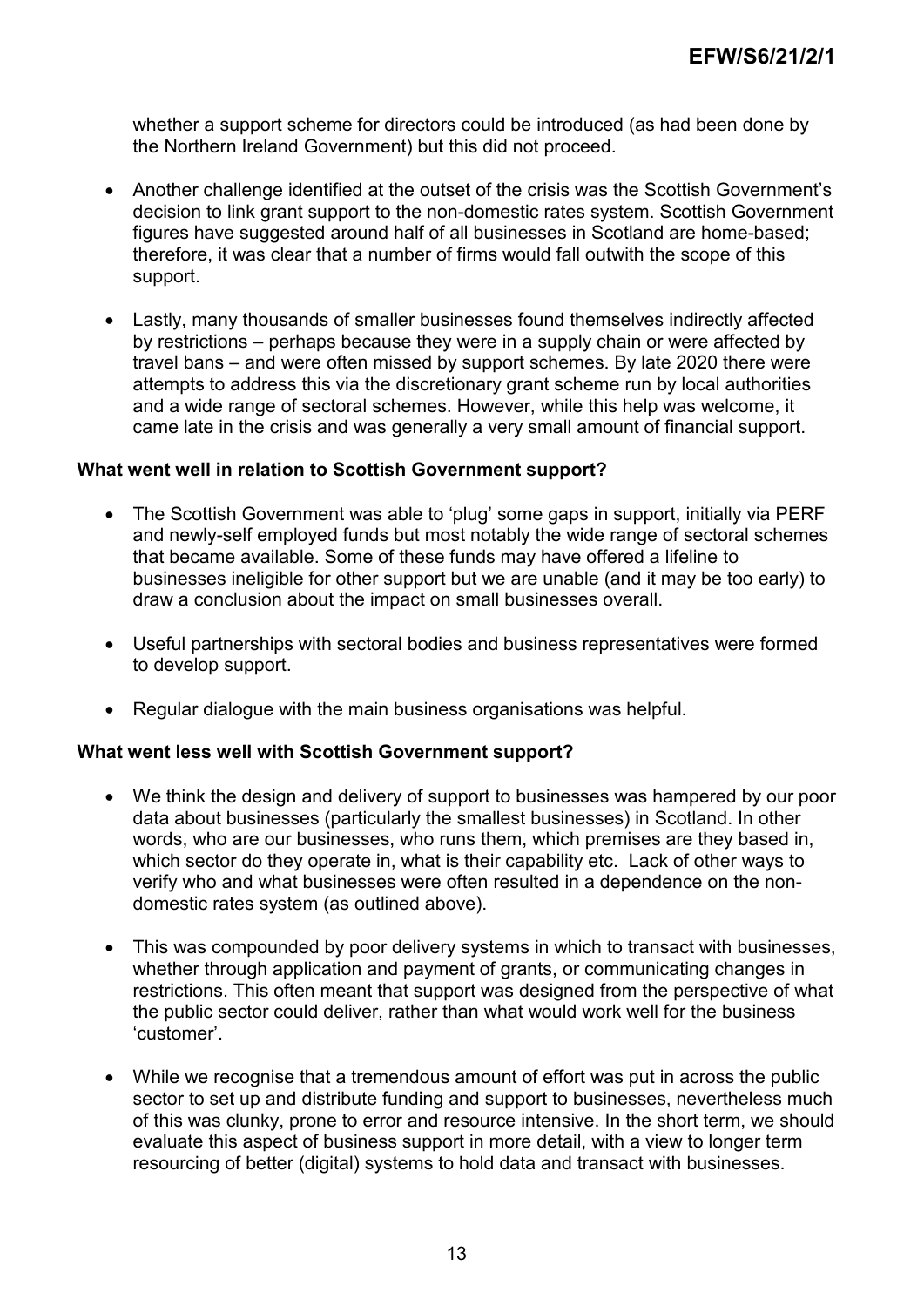- There were issues around data-sharing between different parts of the public sector and between governments, with the onus often on the business to demonstrate whether it had already received public support.
- While we were in an evolving crisis, decisions about support often felt ad-hoc and reactive, particularly during later stages and in relation to the very wide variety of sectoral support schemes. Throughout, it was hard to see how we were using data to inform decisions about amending or expanding support and it often felt the Scottish Government lacked the resource to be able to do this effectively at the pace required.
- This was compounded by announcements about support being made at the point of decision-in-principle but very far in advance of support being available.
- Linked to this, the relationship between Scottish Government and local authorities was critical to much of the business support and this did not always appear to function well. For example, inexplicable differences sometimes taken by different authorities in relation to interpretation of guidance on national schemes and Scottish Government's reluctance to quickly intervene.
- The Scottish Government should consider how to better reach the business community – many businesses were unaware of the support available.
- We should evaluate the variety of approaches taken in relation to delivery of financial support including automatic payments, first-come, first-served, or entitlement based on eligibility – all were all used with varying issues (see comments above about better systems)

#### **How do businesses feel about support offered and received?**

• The crisis has had an even impact on the small business community, though consistent survey evidence suggests a minority (roughly 10%) have done well during the crisis, with the majority struggling. Anecdotal feedback suggests that, despite the scale of financial support for businesses, there is nevertheless a feeling that many businesses were not supported (with a perception that some businesses 'unfairly' received lots of support). Similarly, a common view of many small businesses is that the support they received did not come close to helping them to deal with losses. Many also feel it is unfair that debt has fallen on the shoulders of small businesses for a 'force majeure' while, according to some evidence, large businesses increased cash reserves.

#### **Key points to address for future support**

- Improving the data/evidence we use to design policy aimed at (primarily small) businesses.
- Addressing consistent gaps that arise from poor data e.g. same business characteristics always miss out.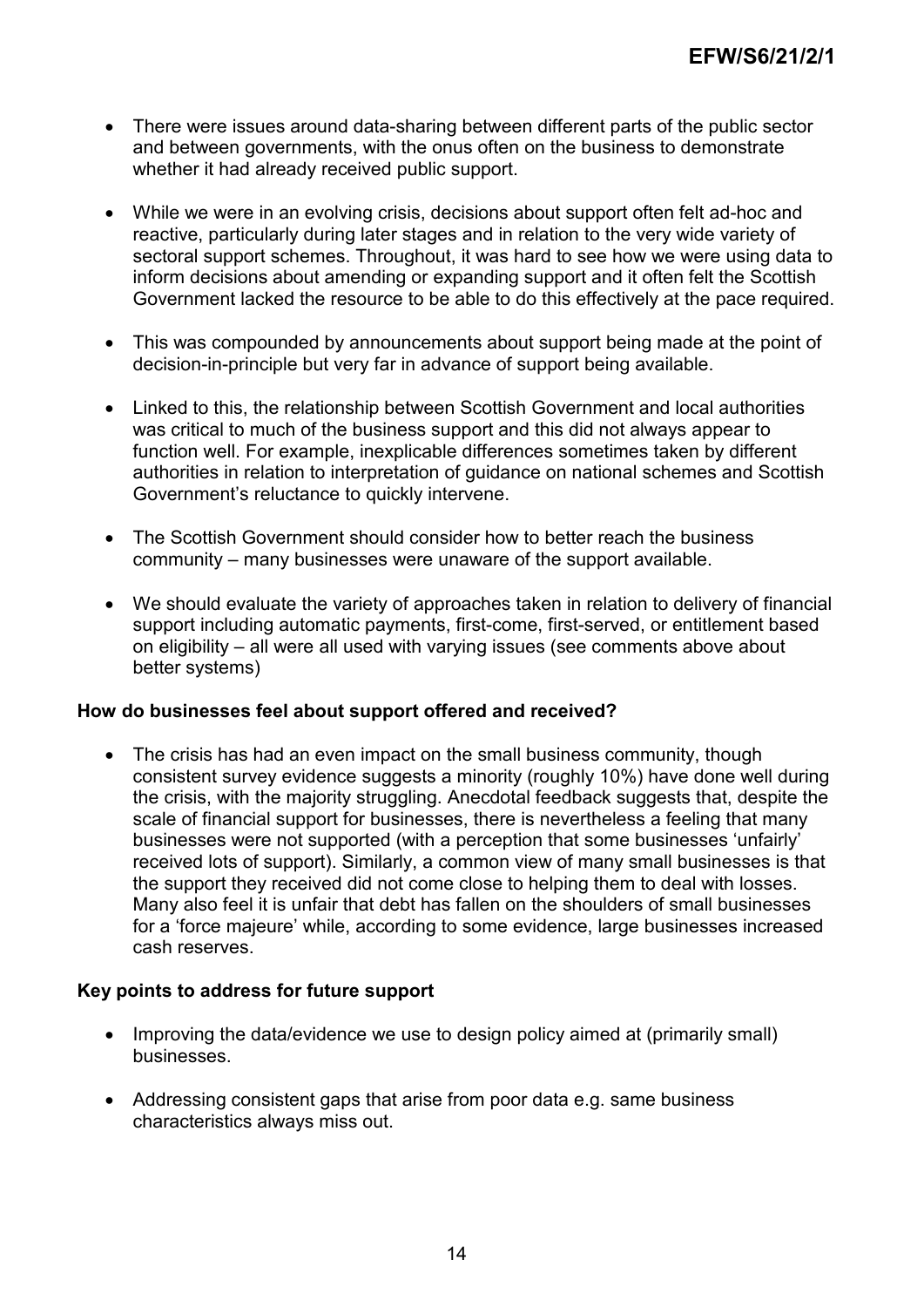- Building better systems to manage government and business interaction, including push and pull of information and financial transactions.
- Improving our transparency around spending on support.

Susan Love Head of External Affairs FSB Scotland

## **Annex 1**

Businesses/Self-employed in the excluded group Note from FSB Scotland 3 Nov 2020

FSB research revealed that over 1 in 5 (22%) of small businesses/self-employed in Scotland have not received any support from Government(s).

Some of those who have been unable to access the support on offer so far are:

- Businesses who are not premises based and therefor ineligible for grants attached to the rates system. (i.e. mobile close contact services)
- Directors of limited companies
- Those earning less than 50% of their income through self-employment
- Freelancers who are sometimes paid through PAYE on short-term contracts
- Those with +£50k trading profits (this based on income received 12-18 months ago now)
- New businesses (albeit some benefitted from newly self-employed scheme in Scotland)

There have also been cases of self-employed workers who have missed out on receiving a higher level of support through SEISS due to having taken maternity/parental/adoption leave over the period of time the income support payments are based on. It is also worth adding that many do not qualify for Universal Credit either when partner's income or household savings are taken into account.

[Excluded UK has estimated](https://www.excludeduk.org/three-million-breakdown) that those who have fallen through the cracks amounts to around 3 million UK taxpayers. This is made up from:

- Newly self-employed 200,000
- Self-employed with +£50k trading profits 225,000
- Those earning less than 50% income from self-employment 1.175m
- New starters 300,000
- Denied furlough 100,000
- PAYE freelancer 390,000
- Limited company directors 710,000

•

More information on SEISS statistics from UKG (with breakdowns on eligibility in Scotland) [here.](https://www.gov.uk/government/statistics/self-employment-income-support-scheme-statistics-october-2020) The UKG has confirmed SEISS will continue but current eligibility remains unchanged.